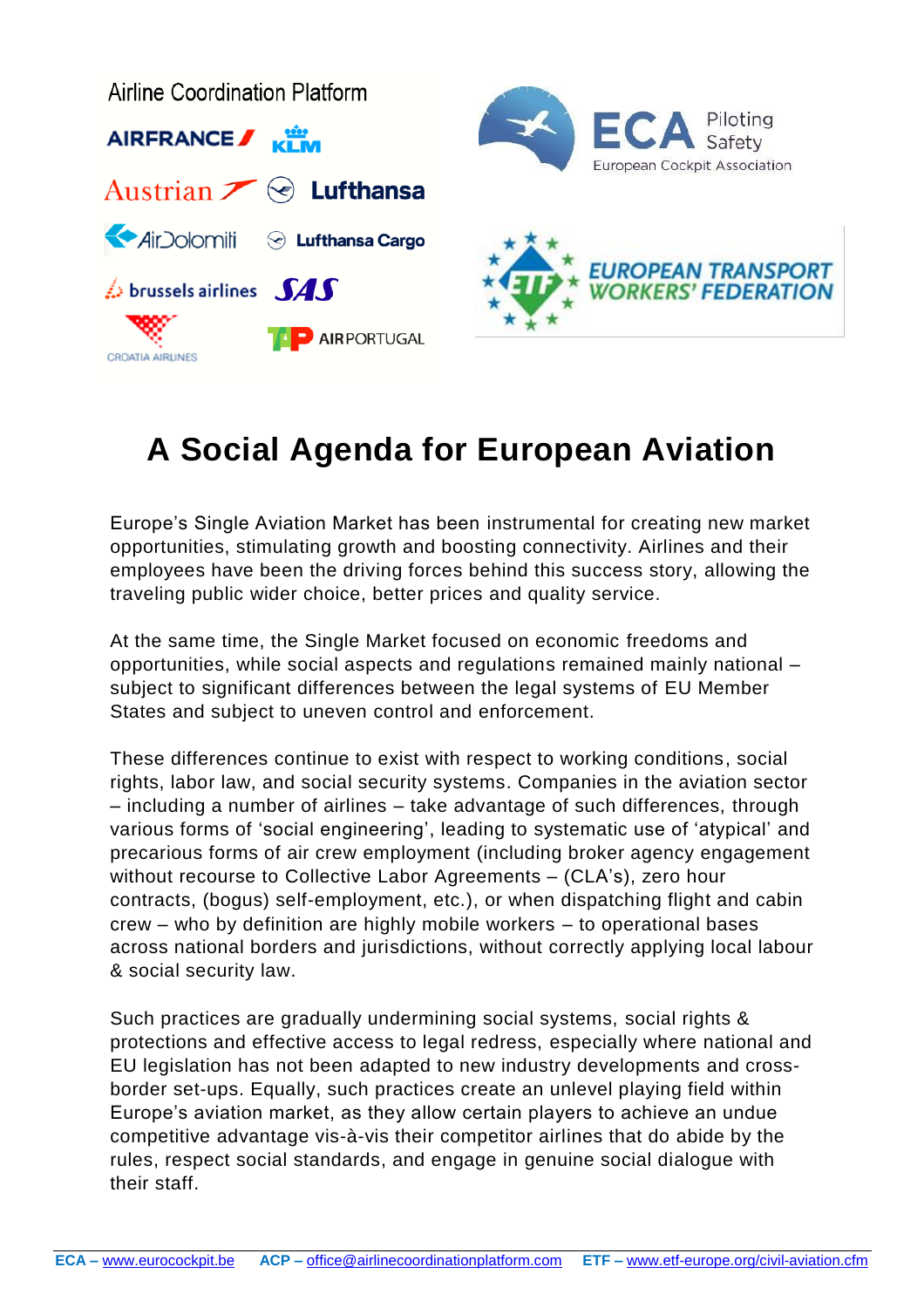Furthermore, in some Member States, employers can refuse to engage in meaningful social dialogue and to conclude Collective Labor Agreements, which are standard in most of the aviation industry in Europe.

Given these developments, the airlines and European crew associations see an **urgent need to act in order to ensure appropriate social standards and a fair level-playing field** in the European Aviation market. This has to include:

- ➢ enforcement of existing EU & national legislation by all Member States,
- ➢ clarification of current rules, as well as
- ➢ legislative changes to certain provisions of the current EU legal framework.

Our airlines and employee organisations jointly **call upon decision-makers at EU and national level to urgently undertake a number of concrete measures** – as outlined more in detail in the Attachment.

For further information, please contact

Airline Coordination Platform (ACP): - Hans Ollongren – office@airlinecoordinationplatform.com

European Cockpit Association (ECA):

- Philip von Schöppenthau – eca@eurocockpit.be

European Transport Workers' Federation (ETF): - Francois Ballestero – etf@etf-europe.org

Attachment: Measures to be undertaken at EU & national level (2 pages).

## Whom we represent:

**Airline Coordination Platform (ACP)** is a group of major European airlines, with the purpose of advocating for fair competition in the European aviation sector, with a specific focus on social affairs and external air political relations. The airlines of the group employ a total of around 150.000 people.

**European Cockpit Association (ECA)** is the representative body of European pilot associations, representing over 39.000 pilots from across Europe, striving for the highest levels of aviation safety and fostering social rights and quality employment in Europe.

**European Transport Worker's Federation (ETF)**: is a pan-European trade union organisation embracing transport unions from across Europe and representing more than 5 million transport workers from more than 230 transport unions and 42 European countries.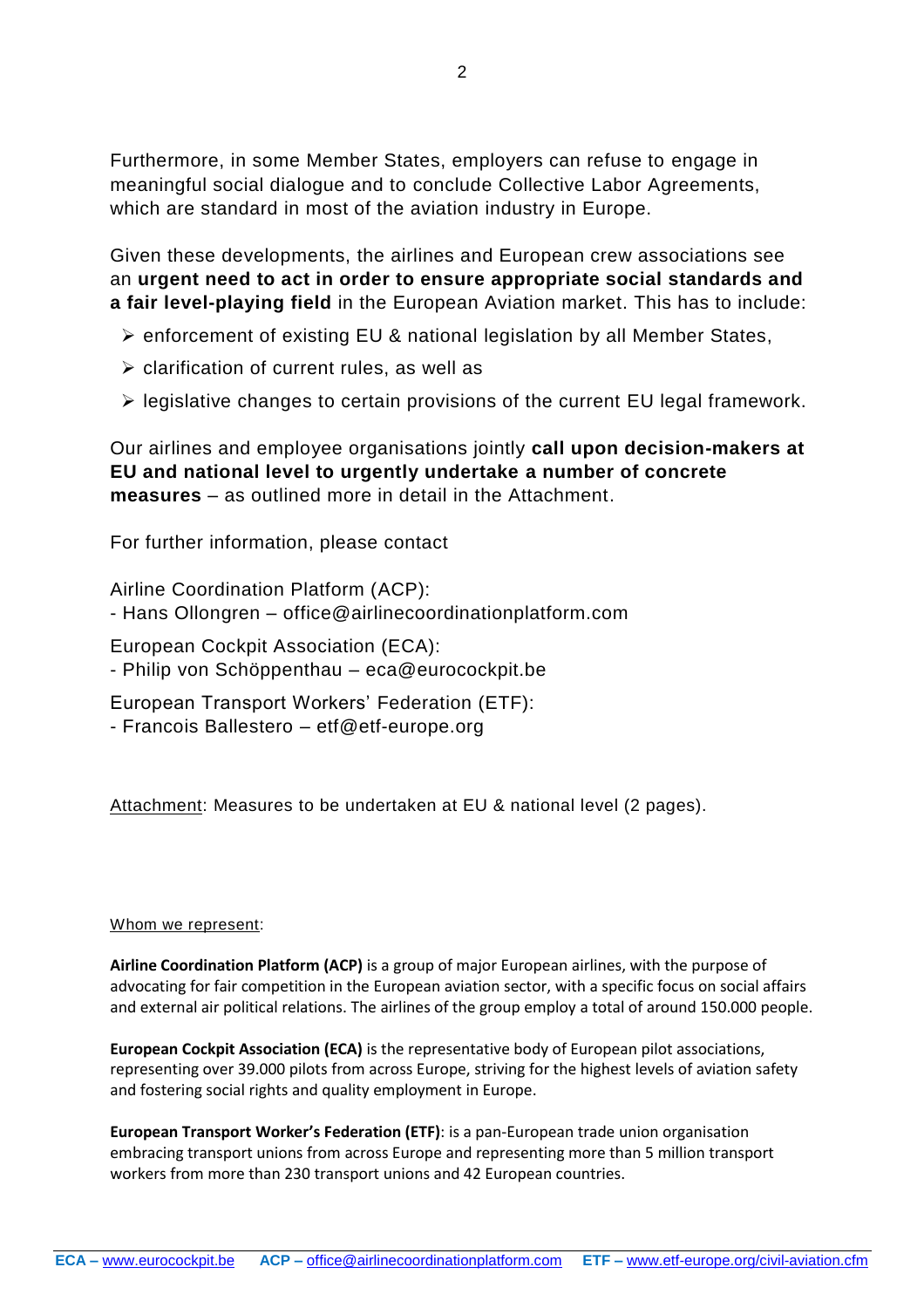## **A Social Agenda for European Aviation**

## ATTACHMENT

Measures to be urgently undertaken at EU & national level to ensure appropriate social standards and a level-playing field in European aviation:

1. **Ensure that the actual workplace of air crew is the real 'home base'**, by applying & enforcing Regulation 593/2008/EC (applicable law for individual employment contracts) and Regulation 465/2012/EC (defining the applicable law for social security purposes, incl. the concept of 'home base' as the criterion for determining the applicable legislation for flight crew and cabin crew members). Fictitious home-bases, where air crew is dispatched from a fake home base in a Member State with lower social charges (away from his/her actual domicile) into another Member State should not be accepted.

In this context, the Commission should – without further delay – provide written **clarification and guidance on the definition of 'home base'** for the purpose of applicable social law and standards and the terms of employment, making also use of the legal argumentation of the CJEU ruling (Joint Cases [C-168/16,](http://curia.europa.eu/juris/liste.jsf?num=C-168/16&language=fr) C-169/16). Such written clarification should still come before the end of 2018, and subsequently form part of the revision of Regulation 1008/2008.

- 2. **Prevent the misuse and fraudulent use of Social Security Certificates (A1 'portable certificates' - for the purpose of posting of workers)**, by making best use of the current revision of Regulation 883/2004. In particular, the binding force attributed to these certificates should be reviewed, national courts of Member States must be recognized as judges of fraud, and the cooperation procedure between Member States must be revised to enhance efficiency and to meet the requirements of justice.
- 3. **Bogus self-employment**: Certain EU airlines have created systematic schemes allowing them to 'employ' their flight crew through agencies by requiring from the crew to establish a small (limited liability) company where they become directors and subsequently offer their flying services as 'minientrepreneurs' – via the agency – to the airline 'client'.

These practices are highly likely to be already contrary to EU law. However, they should be explicitly prohibited by amending EU Regulation 465/2012, establishing a refutable assumption of employment and reflecting that an employer-employee relationship is defined by three criteria to be met simultaneously: Undertaking a genuine and effective work, under the direction of someone else, and for which he/she is paid. Any abuse and the respective airline must be sanctioned by Member States.